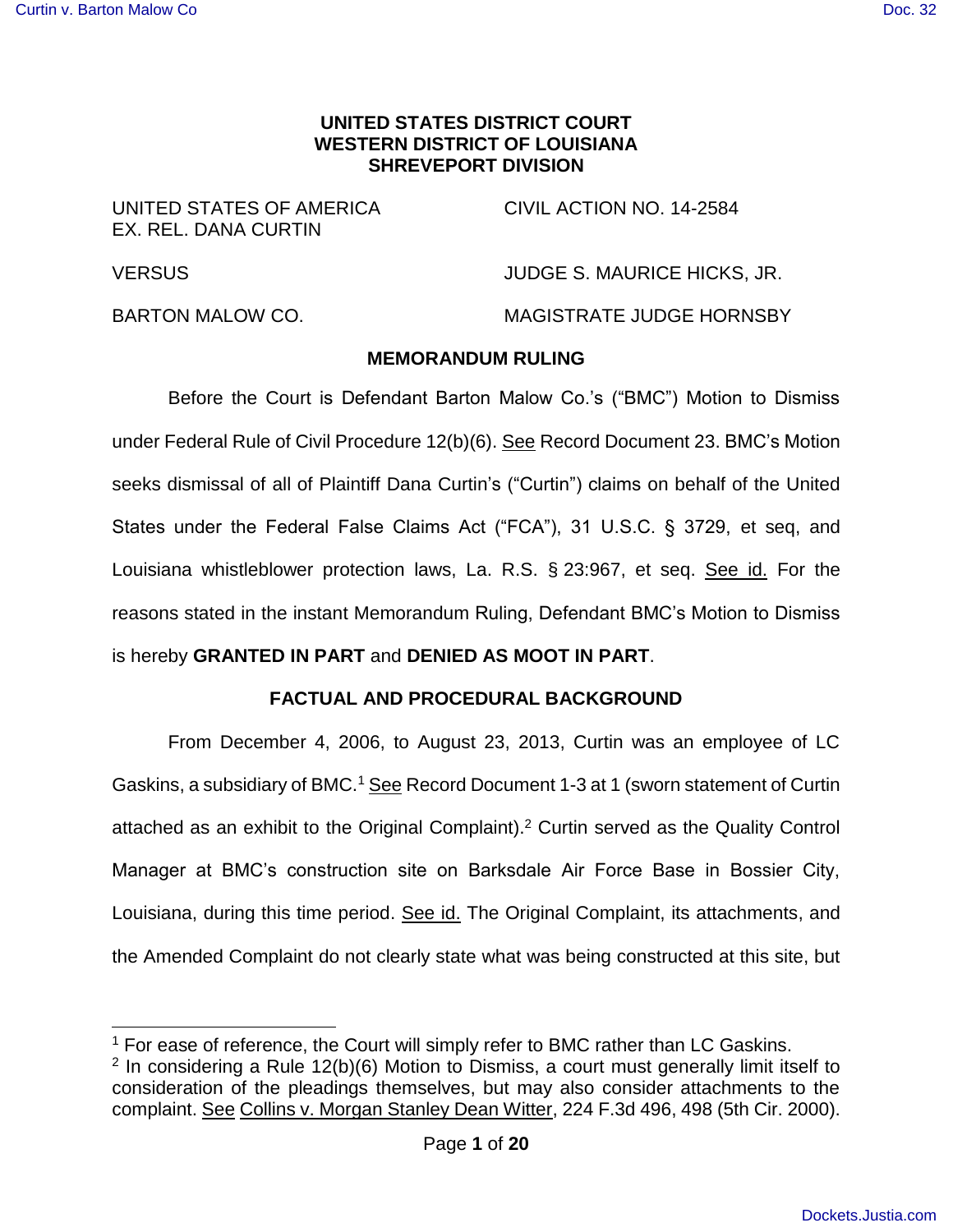it appears that BMC had been hired to construct a building of some sort. See Record Documents 1, 1-1, 1-2, 1-3 and 30. Curtin wrote the Quality Control Plan for BMC's construction project at this site. See Record Document 1-3 at 1. As the Quality Control Manager, he possessed "the authority to suspend work, to report, and to correct discrepancies" between the work performed and the requirements of the Quality Control Plan and contract between the federal government and BMC. See id.

 The exact date at which Curtin began to notice problems with the work BMC was performing at Barksdale is unclear from either of the Complaints. However, by June 2013 at the latest, Curtin began experiencing problems with BMC's project manager, David Garrett ("Garrett"), and two different subcontractors working on the project. See id. at ¶ 11. The main issue of disagreement between Curtin and Garrett involved the installation of a product called BLUE SKIN, a material manufactured by Henry Company that is used as a barrier between the substructure of a building and its roof. See id. at ¶ 8. Curtin alleges that the BLUE SKIN to be used on the project had been exposed to UV light for over 90 days. See Record Document 1-3 at 1. As such, Henry Company's on-site representative, Leo Vasquez ("Vasquez"), issued a report stating that the BLUE SKIN was no longer covered under Henry Company's warranty, which stated that the warranty was no longer valid after 90 days of UV light exposure. See id. Evidently, BMC still installed the BLUE SKIN in question, and Curtin refused to approve installation of roofing panels to cover up the problem with this BLUE SKIN. See id. at 2. However, Garrett overrode Curtin's decision, and BMC installed these roofing panels. See id.

 After receiving this report from Vasquez and being overridden by Garrett, Curtin sent an email to the Vice President of BMC, Carrie Schaeffer ("Schaeffer"). See id. at 1.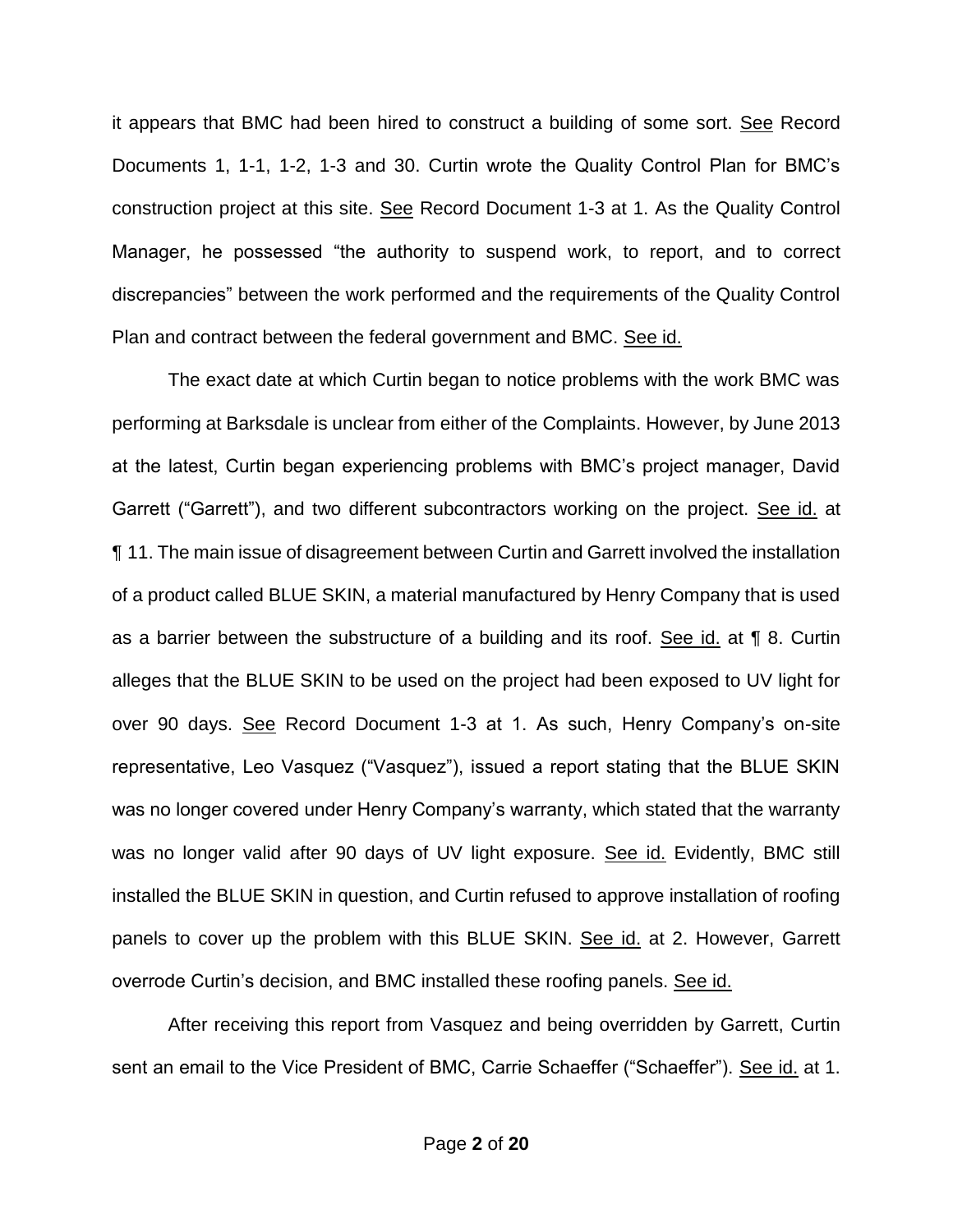In this email, Curtin requested an immediate investigation into Garrett's interference with Curtin's denial of approval for the installation of roofing panels over the BLUE SKIN and suspension of Garrett's assignment to quality control activities. See id. Additionally, Curtin prepared a "'for record' quality control report" to BMC and to unnamed "U.S. government representatives." Id. at 2. This report "contained information pertaining to the unsolicited and obstructional activities of David Garrett's involvement in quality control affairs." Id. This report also "documented events related to roofing panels and roofing substrata discrepancies" between the contract and Quality Control Plan's requirements and the work performed by an unnamed subcontractor. Id. This subcontractor allegedly refused to comply with the requirements of the Quality Control Plan and the contract. See id. BMC terminated Curtin "shortly after" Curtin sent the email to Schaeffer and seven days after he filed this "'for record' quality control report." Id. Thus, most of the allegations in the Amended Complaint relate to the installation of the BLUE SKIN in the project and the conflict between Garret and Curtin over the installation of this product.

 However, Curtin also informed Schaeffer and others of additional problems with the Barksdale project that were allegedly never remedied. Curtin alleges that BMC exerted influence on an unnamed subcontractor to provide resistance to Curtin's activities as Quality Control Manager and to allege "quality control harassment" by Curtin. Record Document 30 at ¶ 11. On one occasion, this subcontractor refused "to calibrate the 'seaming machine' for metal panel installation" and made threatening remarks to Curtin. Id. Additionally, Curtin questioned Schaeffer about the potential quality control impact of the decision to replace the former Project Superintendent, Shawn O'Brien, in the middle of the project. See id. at ¶ 12. Curtin also expressed concerns to Schaeffer about "off-site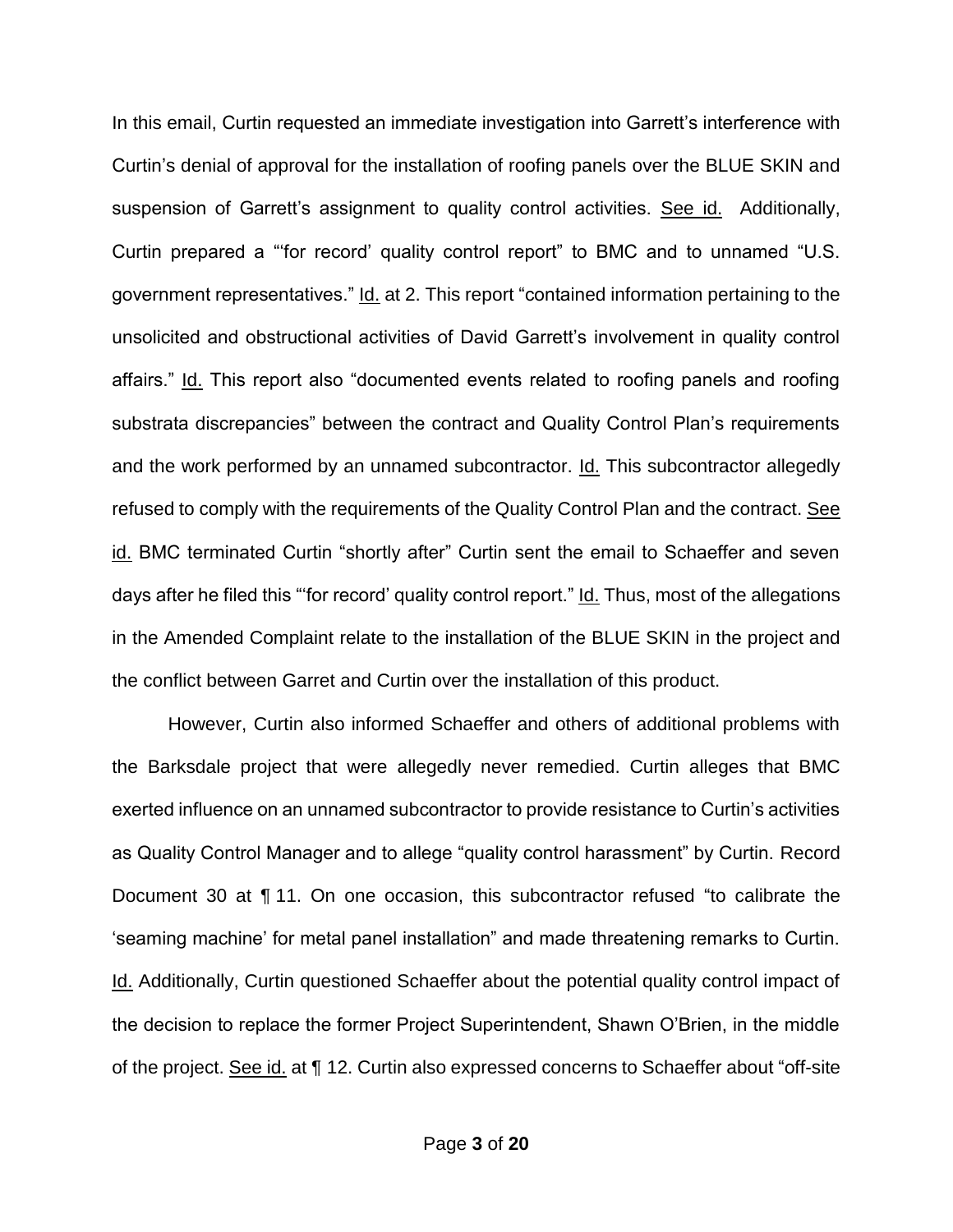percentages of window framing construction progress in light of an unsigned contract with" Capital Glass, another subcontractor on the project. Id. at ¶ 13. Finally, Curtin informed Schaeffer that there were potential "discrepancies concerning a monthly invoice for the dry wall contractor's percentage payment which appeared to be altered by David Garrett." Id.

On August 25, 2014, Curtin filed the Original Complaint in the instant action. See Record Document 1. The Original Complaint contains two "counts": (1) that BMC violated 31 U.S.C. § 3729(a)(1)(A) and (B) by presenting a false claim for payment to the Government<sup>3</sup>; and (2) that BMC violated the FCA's anti-retaliation provisions in 31 U.S.C. § 3730(h) by firing Curtin after he brought issues with the Barksdale project to BMC's attention. See id. at ¶¶ 17-26. Though not labelled as a separate "count," the Original Complaint also alleges that BMC's firing of Curtin violated the anti-retaliation provisions in La. R.S. § 23:967, et seq. See id. at ¶ 27.

The Original Complaint was sealed under the requirements of 31 U.S.C. § 3730(b)(2). See Record Documents 2-4. The Government sought several extensions of time to decide to intervene in the instant action.<sup>4</sup> See Record Documents 8-11. On March 12, 2015, the Government filed a notice with the Court stating that it declined to intervene in the action. See Record Document 12. On November 20, 2015, BMC filed the instant Motion to Dismiss on the basis that Curtin's allegations failed to state any claims

 $\overline{a}$ 

<sup>&</sup>lt;sup>3</sup> The Original Complaint does not contain a specific citation to these two subsections of 31 U.S.C. § 3729, but the language used tracks the language of these two subsections. See Record Document 1 at ¶¶ 17-18.

<sup>&</sup>lt;sup>4</sup> In FCA actions, "the Government may elect to intervene and proceed with the action within 60 days after it receives both the complaint and the material evidence and information." 31 U.S.C. § 3730(b)(2). "The Government may, for good cause shown, move the court for extensions of time during which the complaint remains under seal." 31 U.S.C. § 3730(b)(3).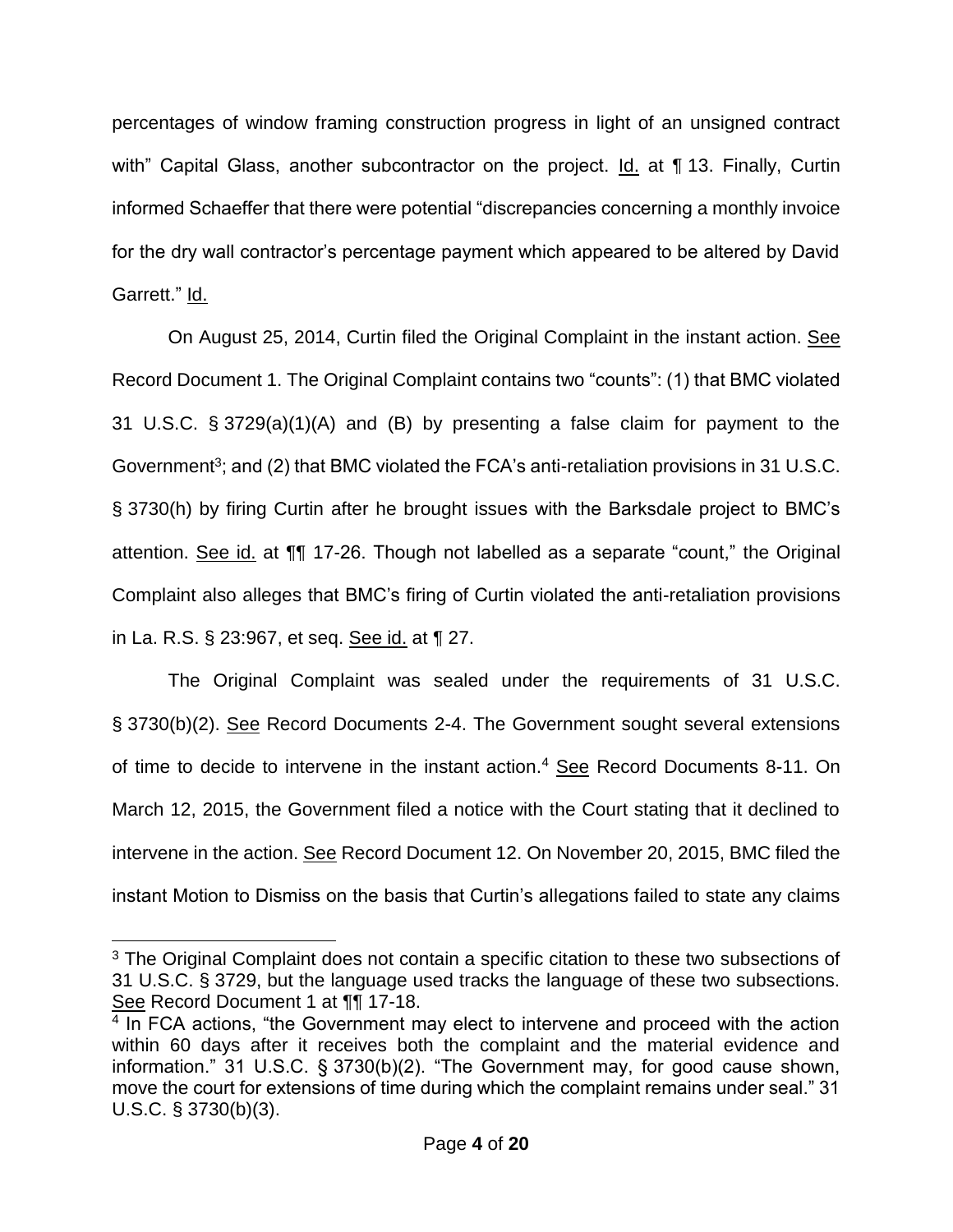upon which relief could be granted. See Record Document 23. On December 11, 2015, after BMC filed the instant Motion to Dismiss, Curtin filed an Amended Complaint in which he dropped the allegations under Louisiana law, but otherwise did not alter the allegations in his Original Complaint.<sup>5</sup> See Record Document 30. On December 7, 2015, Curtin filed a Memorandum in Opposition to the Motion to Dismiss, and BMC filed a Reply on December 14, 2015. See Record Documents 27 and 31.

# **LAW AND ANALYSIS**

# **I. Legal Standards**

 $\overline{a}$ 

# **A. The Rule 12(b)(6) Standard in FCA Actions**

Rule 8(a)(2) of the Federal Rules of Civil Procedure governs the requirements for pleadings that state a claim for relief, requiring that a pleading contain "a short and plain statement of the claim showing that the pleader is entitled to relief." The standard for the adequacy of complaints under Rule 8(a)(2) is now a "plausibility" standard found in Bell Atlantic Corp. v. Twombly, 550 U.S. 544 (2007), and its progeny. Under this standard, "factual allegations must be enough to raise a right to relief above the speculative level . . . on the assumption that all the allegations in the complaint are true (even if doubtful in fact)." Twombly, 550 U.S. at 555-556. If a pleading only contains "labels and conclusions" and "a formulaic recitation of the elements of a cause of action," the pleading does not meet the standards of Rule 8(a)(2). Iqbal, 556 U.S. at 678 (citation omitted).

<sup>&</sup>lt;sup>5</sup> Amended pleadings supersede prior pleadings. See Marchman v. Crawford, 2016 U.S. Dist. LEXIS 173756 at \*26 (W.D. La. 2016). However, when defects in a superseded pleading reappear in an amended pleading, a court may treat a motion to dismiss that was directed at the superseded pleading as if it were addressed to an amended pleading. See NTR Bullion Group, LLC v. Liberty Metals Group, LLC, 2014 U.S. Dist. LEXIS 54495 at \*2-3 n.1 (N.D. Tex. 2014). Thus, because Curtin's Amended Complaint does not alter the factual contentions contained in his Original Complaint, the Court will treat BMC's Motion to Dismiss as if it were directed at the Amended Complaint.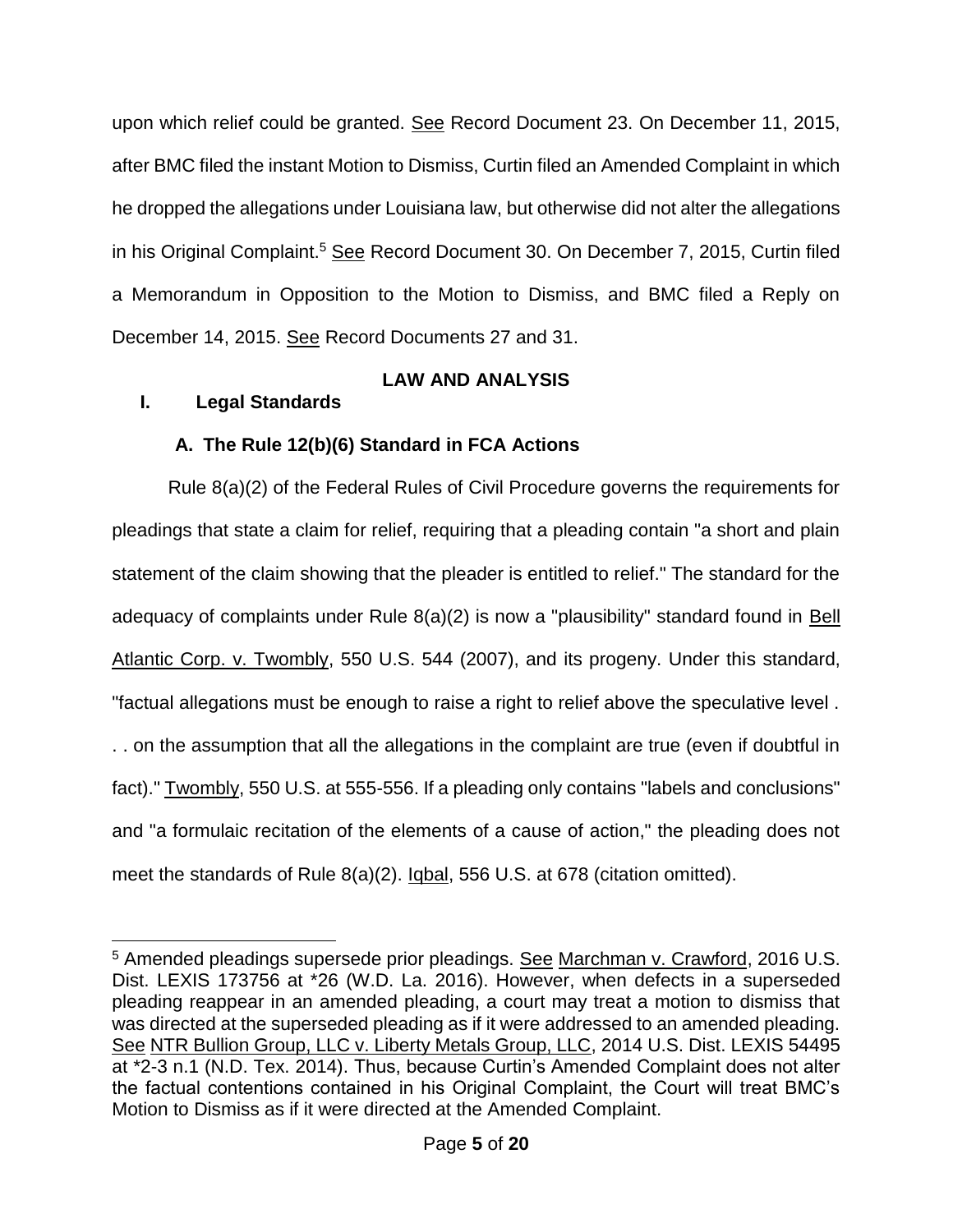Rule 9(b) governs the requirements for pleadings that allege fraud. According to this rule, "a party must state with particularity the circumstances constituting fraud." Fed/ R. Civ. P. 9(b). A plaintiff bringing a fraud claim must "specify the statements contended to be fraudulent, identify the speaker, state when and where the statements were made, and explain why the statements were fraudulent." ABC Arbitrage v. Tchuruk, 291 F.3d 336, 350 (5th Cir. 2002); see also United States ex rel. Steury v. Cardinal Health, Inc., 625 F.3d 262, 266 (5th Cir. 2010) (hereafter referred to as "Steury I") (plaintiffs alleging fraud must allege the "who, what, when, where, and how" of the alleged fraud). The standard for pleading fraud is, therefore, a higher standard than the standard for pleading other types of claims that must solely comply with the Rule 8(a)(2) standard.

Federal Rule of Civil Procedure 12(b)(6) allows parties to seek dismissal of a party's pleading for failure to state a claim upon which relief may be granted. In deciding a Rule 12(b)(6) motion to dismiss, a court generally "may not go outside the pleadings." Colle v. Brazos Cty., Tex., 981 F.2d 237, 243 (5th Cir. 1993). However, a court may also rely upon "documents incorporated into the complaint by reference and matters of which a court may take judicial notice" in deciding a motion to dismiss. Dorsey v. Portfolio Equities, Inc., 540 F.3d 333, 338 (5th Cir. 2008). Additionally, courts must accept all allegations in a complaint as true. See Iqbal, 556 U.S. at 678. However, courts do not have to accept legal conclusions as facts. See id. Courts considering a motion to dismiss under Rule 12(b)(6) are only obligated to allow those complaints that are facially plausible under the Iqbal and Twombly standard to survive such a motion. See id. at 678-679. If the complaint does not meet this standard, it can be dismissed for failure to state a claim upon which relief can be granted. See id. The same is true for fraud claims that fail to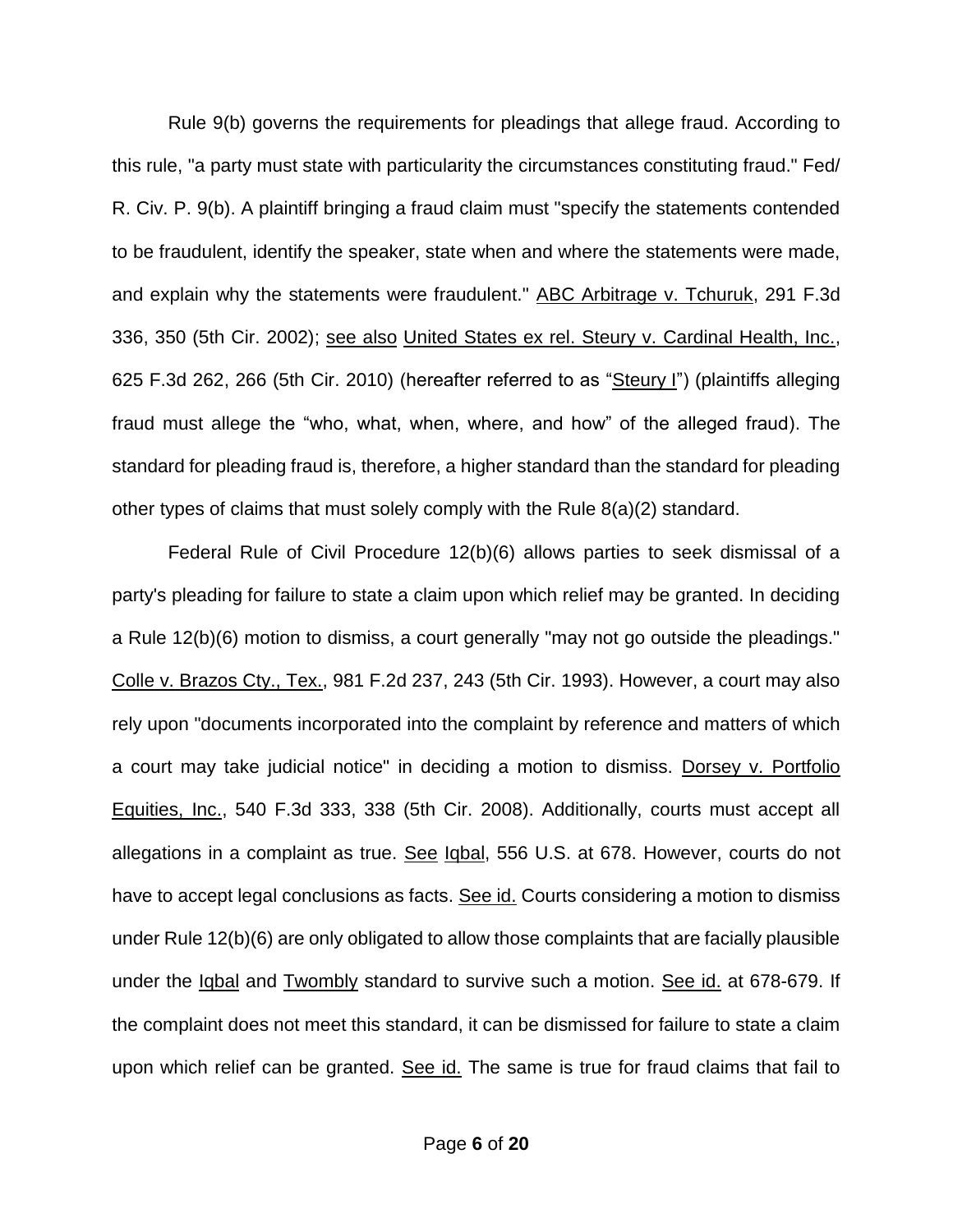meet the requirements of Rule 9(b). See, e.g., United States ex rel. Gage v. Davis S.R. Aviation, L.L.C., 623 Fed. Appx. 622, 625-26 (5th Cir. 2015) (unpublished). Such a dismissal ends the case "at the point of minimum expenditure of time and money by the parties and the court." Twombly, 550 U.S. at 558.

## **B. FCA Actions Under 31 U.S.C. § 3729(a)(1)(A) and (B)**

"Enacted in 1863, the [FCA] was originally aimed principally at stopping the massive frauds perpetrated by large contractors during the Civil War." Universal Health Servs. v. United States ex rel. Escobar, 136 S. Ct. 1989, 1996 (2016). Though the FCA has been amended several times since its enactment, "its focus remains on those who present or directly induce the submission of false or fraudulent claims" to the federal government for payment. Id. The FCA imposes a civil penalty plus treble damages against "a person who (A) knowingly presents or causes to be presented, a false or fraudulent claim for payment or approval; or (B) knowingly makes, uses, or causes to be made or used, a false record or statement material to a false or fraudulent claim." 31 U.S.C.  $\S$  3729(a)(1)(A) and (B).

The FCA is a qui tam statute, meaning that it allows for private parties, called "relators," to file suit on behalf of the federal government against government contractors who have allegedly presented a false or fraudulent claim for payment to the federal government. See Vt. Agency of Nat. Res. v. United States ex. rel. Stevens, 529 U.S. 765, 768-70 (2000). "Qui tam" is a shortened version of a Latin phrase meaning "who pursues this action on our Lord the King's behalf as well as his own." Id. at 769 n.1. Relators are entitled to continue with a FCA action if the Government declines to intervene in the action, and they are entitled to a portion of the recovery if the suit is successful. See id.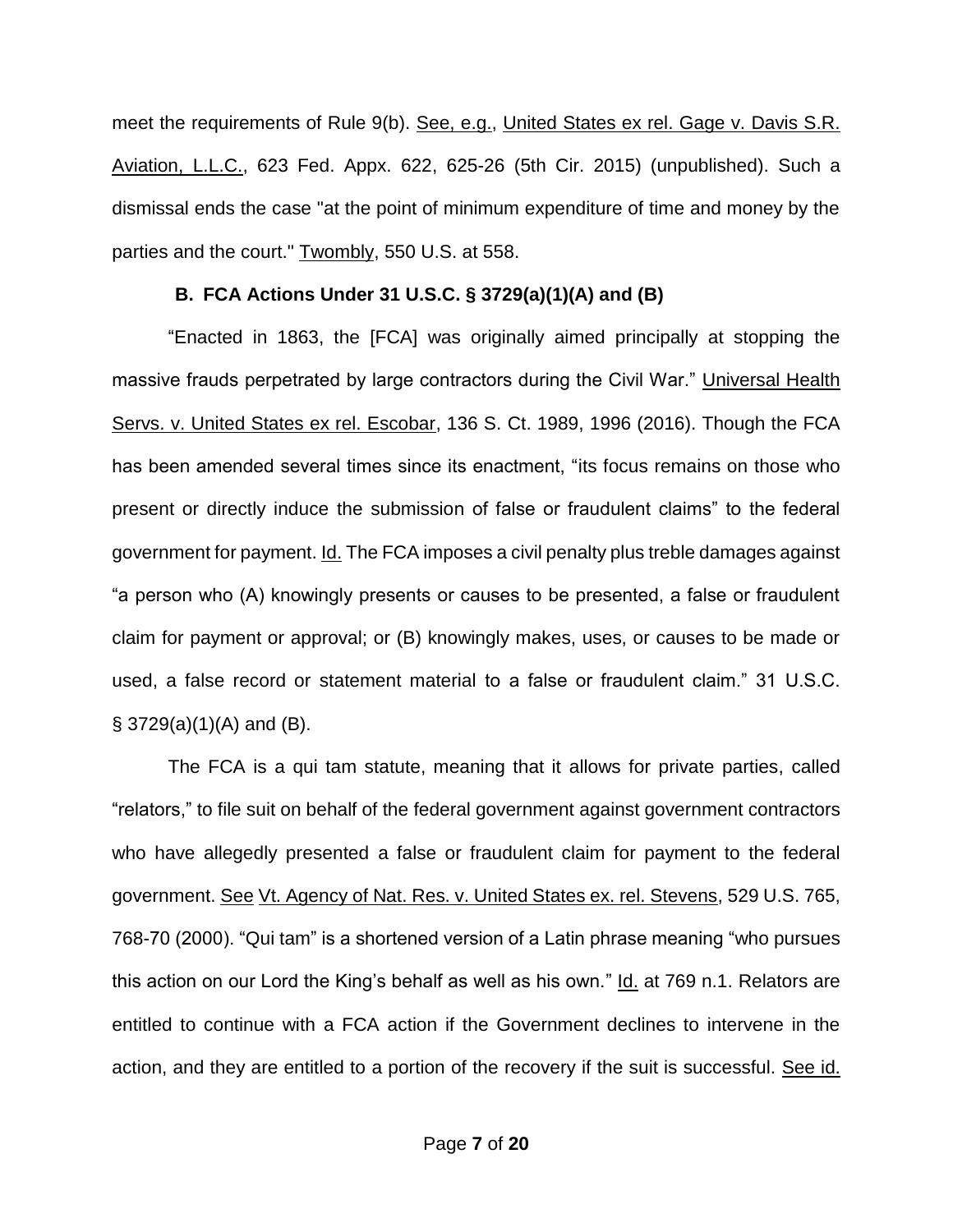at 769-70; see also 31 U.S.C. § 3730(c)(3). Usually, relators are employees or former employees of such contractors who have observed the allegedly false or fraudulent practices of the government contractor while working for the contractor. See, e.g., United States ex. rel. Ligai v. ESCO Techs. Inc., 611 Fed. Appx. 219 (5th Cir. 2015) (unpublished).

A "claim" under the FCA now includes "direct requests to the Government for payment as well as reimbursement requests made to the recipients of federal funds under federal benefits programs." Universal Health Servs., 136 S. Ct. at 1996, citing 31 U.S.C. § 3729(b)(2)(A). "Knowingly" under the FCA means that with respect to the information represented by that person, the person either (a) "has actual knowledge of the information;" (b) "acts in deliberate ignorance of the truth or falsity of the information;" or (c) "acts in reckless disregard of the truth or falsity of the information." 31 U.S.C. § 3729(b)(1)(A). No proof of specific intent to defraud is required to prove that a person acted knowingly under the FCA. See 31 U.S.C. § 3729(b)(1)(B). Under the FCA, the term "material" means "having a natural tendency to influence, or be capable of influencing, the payment or receipt of money or property. 31 U.S.C. § 3729(b)(4).

#### **C. Elements of a FCA Retaliation Action under 31 U.S.C. § 3730(h)**

In addition to the causes of action under § 3729(a), the FCA also creates a cause of action against employers who retaliate against employees "who assist in or bring qui tam actions against their employers." United States ex. rel. Patton v. Shaw Servs., L.L.C., 418 Fed. Appx. 366, 371 (5th Cir. 2011) (unpublished). Section 3730(h)(1) entitles an employee to recovery from his employer when the employee "is discharged . . . because of lawful acts done by the employee . . . in furtherance of an action under this section or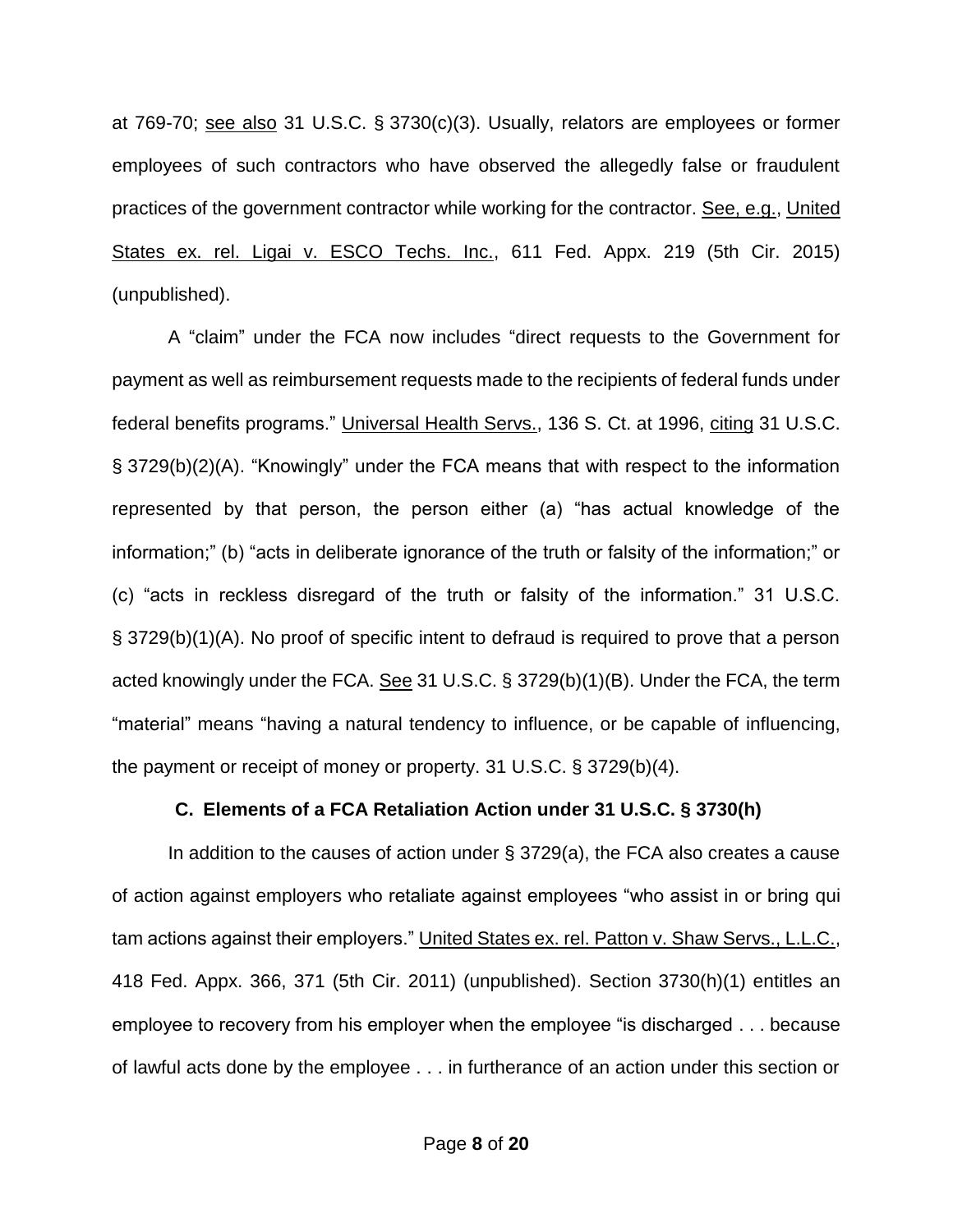other efforts to stop 1 or more violations of this subchapter." To state a FCA retaliation claim, an employee must allege that: (1) he engaged in activity protected under Section 3730(h); (2) his employer knew he engaged in protected activity; and (3) he was discharged because of the protected activity. Patton, 418 Fed. Appx. at 371-72.

## **II. Analysis**

BMC's Motion to Dismiss presents four arguments. See Record Documents 23 and 23-1. These arguments are that Curtin's allegations: (1) do not meet the heightened "particularity" pleading standard for fraud claims under Rule 9(b); (2) fail to allege that BMC ever submitted a fraudulent claim, an essential element of a FCA action; (3) do not state a FCA retaliation claim because Curtin was not engaged in a protected activity, did not convey to his superiors that he was engaged in a protected activity, and his complaints to BMC's management fell within his ordinary job duties; and (4) do not state a claim under Louisiana law because the federal construction project at issue is governed exclusively by federal law. See Record Document 23-1 at 10.

# **A. Curtin Failed to State a Claim for a Violation of the FCA under 31 U.S.C. § 3729(a)(1)(A) or (B).**

# **i. Plaintiffs in FCA Actions Must Comply with Federal Rule of Civil Procedure 9(b)'s Requirement that Allegations of Fraud Be Pleaded with Particularity.**

As a threshold matter, the parties devote a great deal of argument to the proper standard for evaluating a complaint under the FCA in a Motion to Dismiss. See Record Documents 23, 27, and 31. BMC argues that the Rule 9(b) standard for pleading fraud claims, which requires that the "who, what, when, where, and how" of the alleged fraud be pleaded in a complaint, applies in FCA actions. Steury I, 625 F.3d at 266; see Record Documents 23 and 23-1. According to BMC, the allegations in Curtin's Complaints do not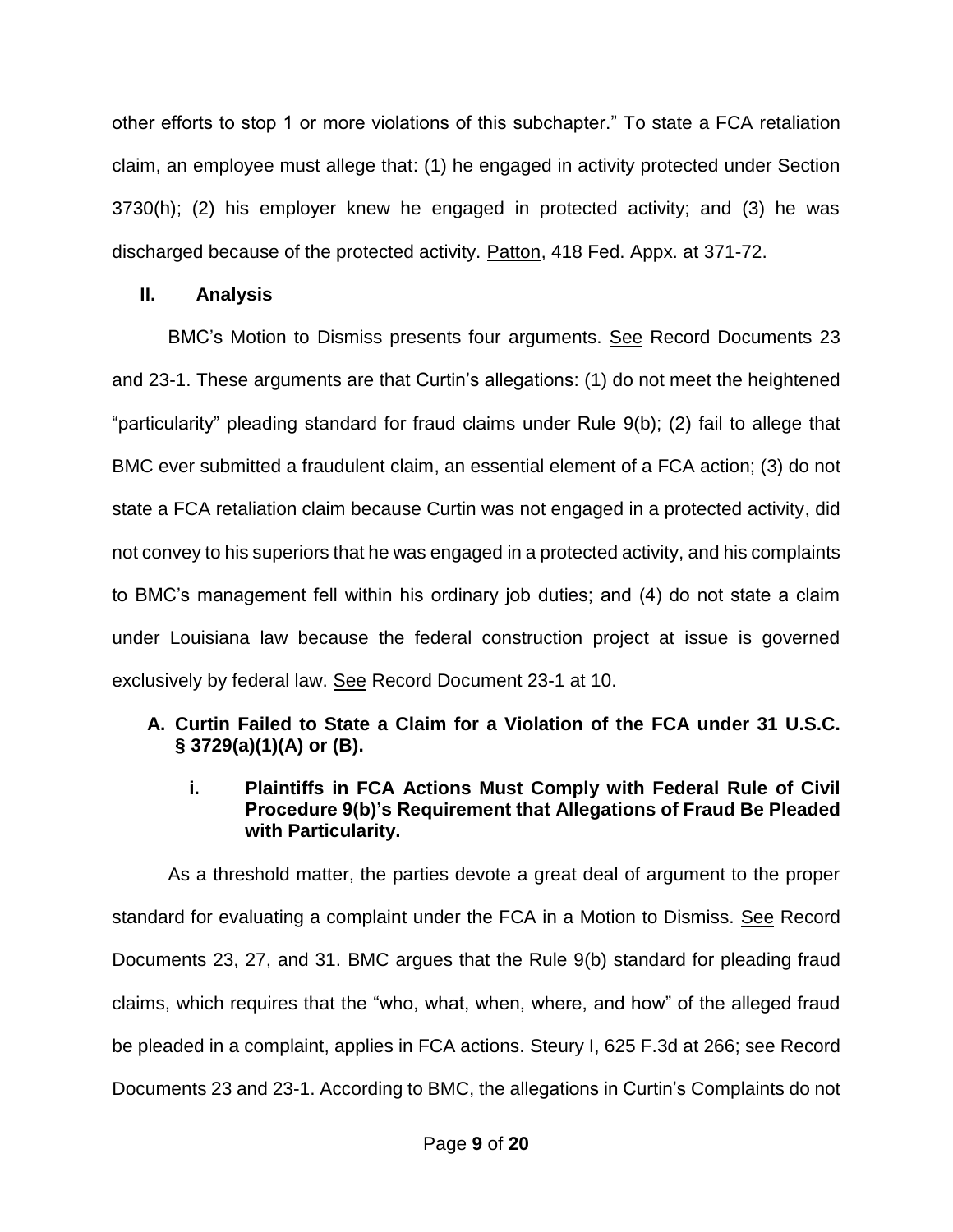meet this standard, so the instant action must be dismissed. See id. Curtin argues that though some courts may follow such a standard in evaluating the allegations in FCA complaints, the Fifth Circuit follows a more relaxed standard that his Complaints satisfy. See Record Document 27.

After the parties completed briefing on the instant motion, the United States Supreme Court issued its opinion in Universal Health Servs. v. United States ex rel. Escobar, 136 S. Ct. 1989 (2016). There, the Court stated that "False Claims Act plaintiffs must . . . plead their claims with plausibility and particularity under Federal Rules of Civil Procedure 8 and 9(b) by, for instance, pleading facts to support allegations of materiality." Universal Health Servs., 136 S. Ct. at 2004 n.6. Thus, to the extent that there was any lack of clarity over the proper pleading standard for FCA claims at the time the parties completed briefing on the instant motion, BMC's position is correct under current Supreme Court precedent.

## **ii. Curtin's Allegations Regarding the Installation of BLUE SKIN Fail to State a FCA Claim under 31 U.S.C. § 3729(a)(1)(A) and (B) Because They Fail to Allege that BMC Made a False or Fraudulent Claim for Payment.**

Curtin's core allegations regarding a false claim under the FCA are: (1) BMC contracted with the federal government to build a building; (2) the contract required the BLUE SKIN used in the project to be covered by a warranty; (3) BMC knowingly installed BLUE SKIN that was no longer covered by a warranty because it had been left out in the sun for over 90 days; and (4) BMC nonetheless sought payment on the contract even though it knew that it had not fully complied with its contractual duties. See Record Documents 1-3 and 30. According to Curtin, when BMC installed the BLUE SKIN without a warranty and received payment for the installation of this deficient product, BMC not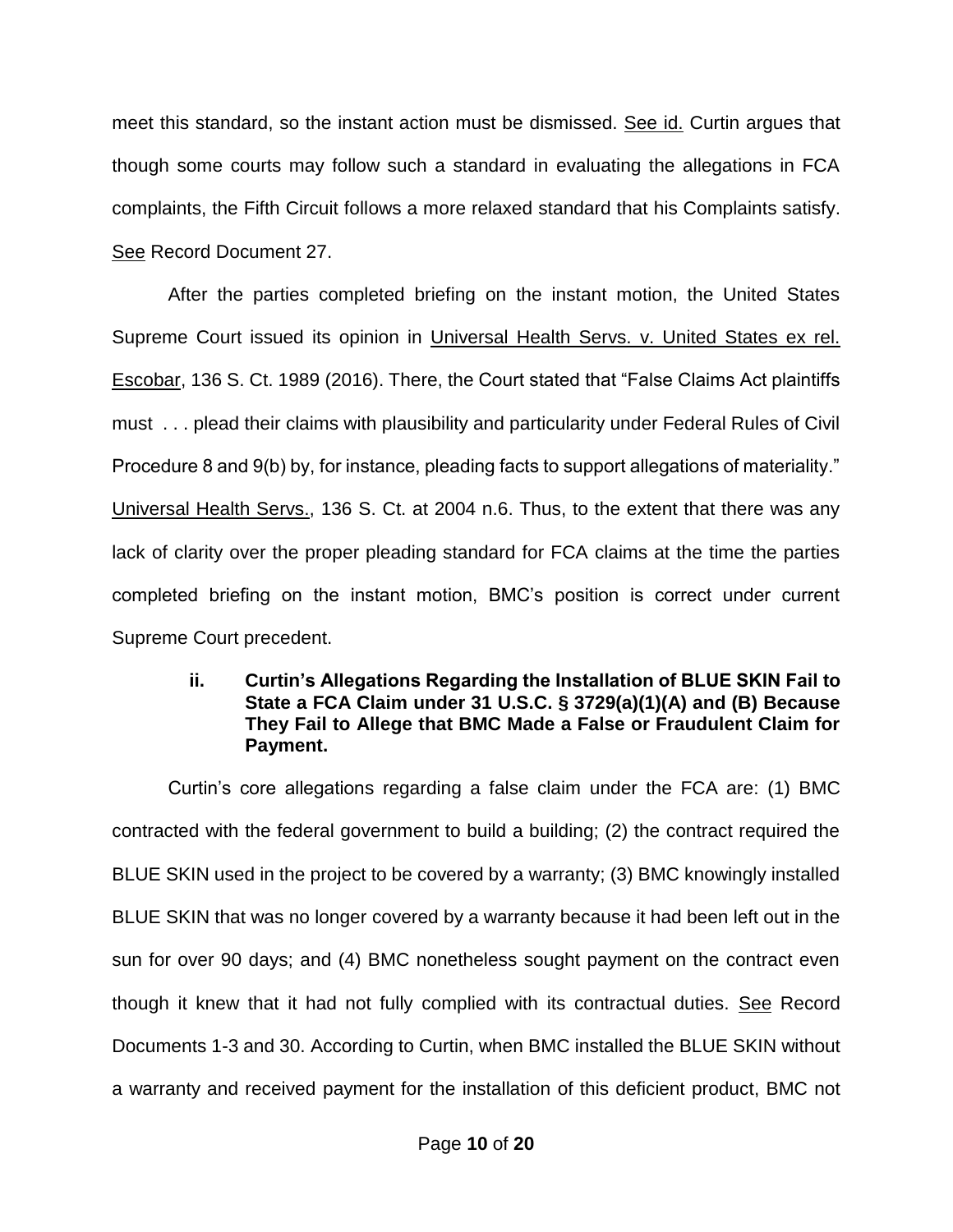only breached the contract but also violated the FCA by presenting a false or fraudulent claim to the federal government. See Record Document 30 at ¶¶ 7-11 and 14-21.

Under the complex classifications of FCA actions that have developed in federal courts' interpretations of the FCA, this type of claim falls into the class of actions described as "implied false certification" actions. Universal Health Servs., 136 S. Ct. at 1995-96. In a FCA action based upon the express false certification theory, liability is based upon a claim or request for payment submitted to the federal government in which the claimant expressly makes a false statement of "compliance with a particular statute, regulation, or contractual term, where compliance is a prerequisite for payment." United States ex. rel. Mikes v. Straus, 274 F.3d 687, 697-98 (2nd Cir. 2001). By contrast, under the implied false certification theory, a government contractor may be held liable under the FCA even where there is no express statement of compliance contained in the claim for payment submitted to the federal government. Instead, "according to this theory, when a defendant submits a claim, it impliedly certifies compliance with all conditions of payment." Universal Health Servs., 136 S. Ct. at 1995. (emphasis added). "But if that claim fails to disclose the defendant's violation of a material statutory, regulatory, or contractual requirement, so the theory goes, the defendant has made a misrepresentation that renders the claim 'false or fraudulent' under §3729(a)(1)(A)." Id. Because Curtin's Amended Complaint does not allege that BMC ever expressly certified compliance with contractual provisions or that such express certification was a condition of payment under BMC's contract with the federal government, his FCA false claim allegations may only survive dismissal if they state a claim under the implied false certification theory. See Record Documents 1-3 and 30.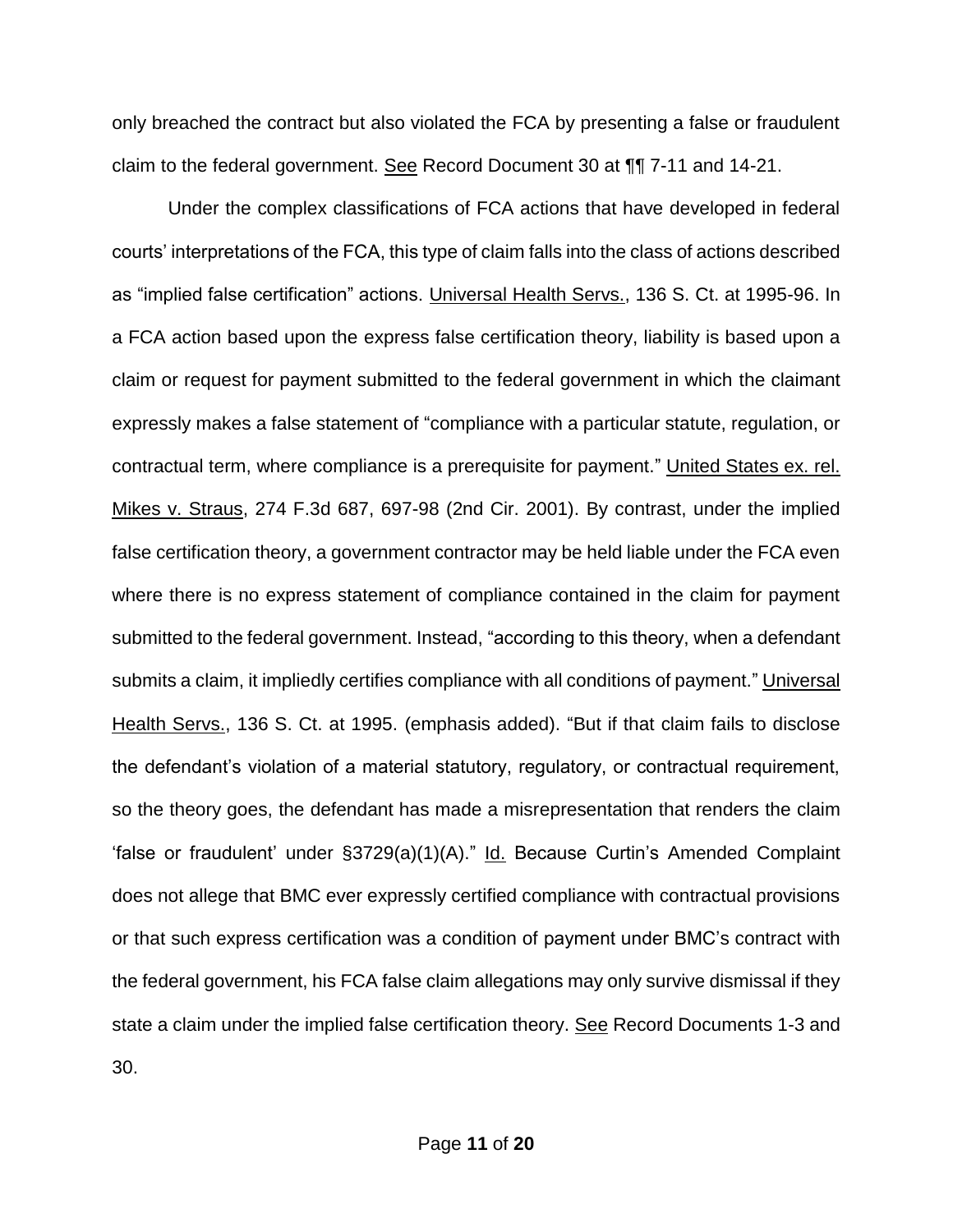Prior to the Supreme Court's decision in Universal Health Servs., the Fifth Circuit had "not definitively ruled on the cognizability of implied false certification claims," but it had assumed in several cases that plaintiffs may advance such a theory. United States ex rel. Steury v. Cardinal Health Inc., 735 F.3d 202, 207 (5th Cir. 2013). Under prior Fifth Circuit precedent involving the implied false certification theory, the plaintiff had to show that (1) the defendant failed to perform a contractually required action; (2) performance of that action was a prerequisite to payment under the contract; and (3) the defendant nonetheless sought payment on the contract despite the failure to perform the contractually required action that was a prerequisite to payment. See Steury I, 625 F.3d at 268 ("We have thus repeatedly upheld the dismissal of false-certification claims (implied or express) when a contractor's compliance with federal statutes, regulations, or contract provisions was not a 'condition' or 'prerequisite' for payment under a contract"). BMC's Motion to Dismiss was based, in part, on the argument that Curtin's allegations failed to state a FCA claim under this "condition of payment" theory. See Record Document 23-1 at 10; see Record Document 31 at 7. According to BMC, Curtin did not point to any statutory, regulatory, or contractual provision requiring compliance with the BLUE SKIN warranty provisions as a prerequisite to payment under the contract. See id.

After the completion of briefing on the instant Motion, the Supreme Court issued its decision in Universal Health Servs. There, the Court expressly recognized the validity of the implied false certification theory as a basis for establishing liability under 31 U.S.C. § 3729(a)(1)(A) and (B). See Universal Health Servs., 136 S. Ct. at 1995. It held that this theory is viable so long as the plaintiff proves (1) that "the defendant submitted a claim that makes specific representations about the goods or services provided," but (2)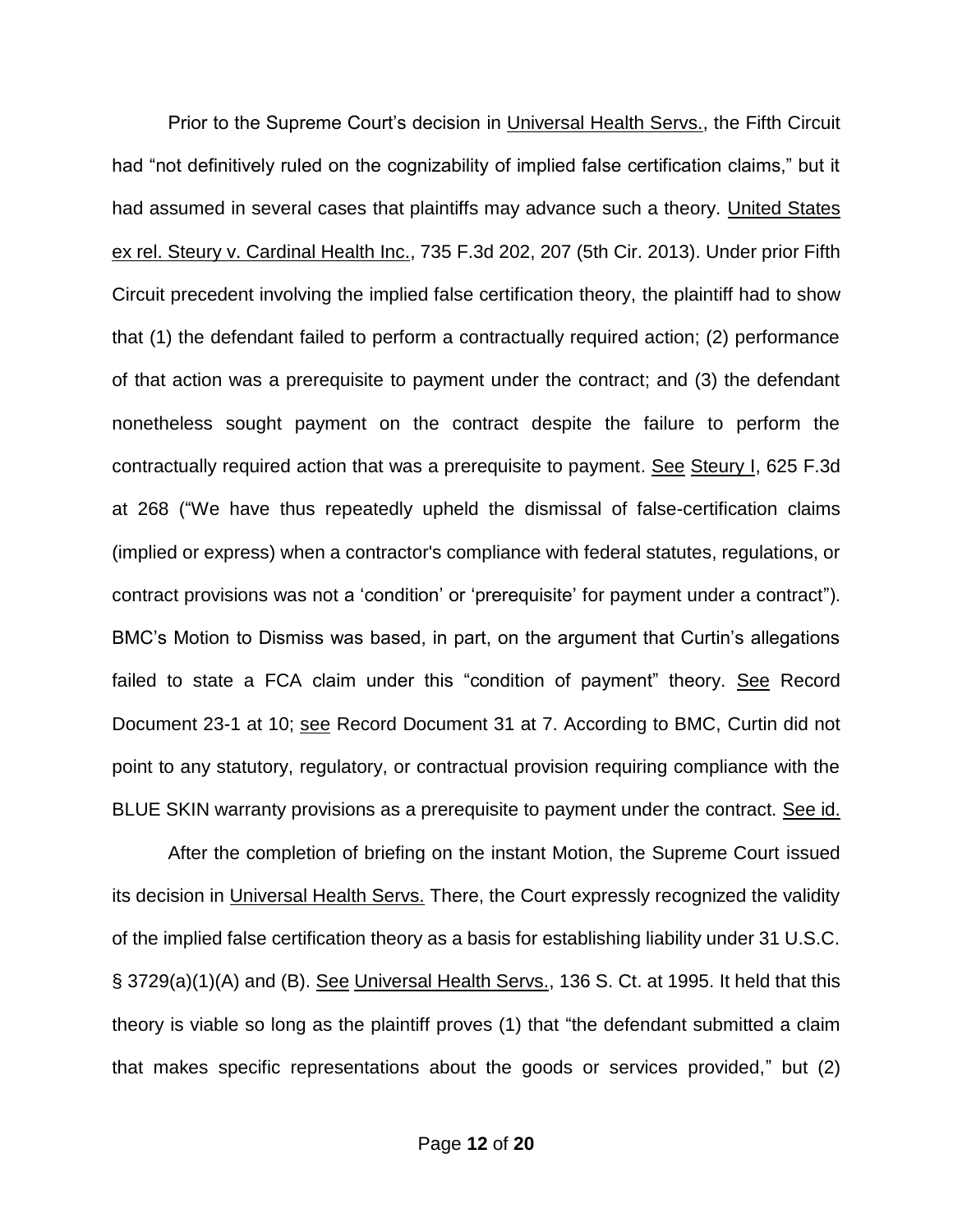"knowingly fail[ed] to disclose the defendant's noncompliance with statutory, regulatory, or contractual requirements that make those representations misleading with respect to those goods and services." See id.

Additionally, the Court rejected the "condition of payment" theory, holding that FCA liability "for failing to disclose violations of legal requirements does not turn upon whether those requirements were expressly designated as conditions of payment." Id. at 1996. Rather, defendants "can be liable for violating requirements even if they were not expressly designated as conditions of payment." Id. "Conversely, even when a requirement is expressly designated a condition of payment, not every violation of such a requirement gives rise to liability." Id. "What matters is not the label the Government attaches to a requirement, but whether the defendant knowingly violated a requirement that the defendant knows is material to the Government's payment decision." Id.

Curtin's FCA claims under 31 U.S.C. § 3729(a)(1)(A) and (B) regarding the installation of BLUE SKIN fail because his allegation of a contractual breach, even if true, does not rise to the level that would make a claim for payment "material" under the FCA's definition of this term.<sup>6</sup> The FCA defines "material" as "having a natural tendency to

 $\overline{a}$ 

 $6$ Subsection (B) of 31 U.S.C. § 3729(a)(1) expressly requires showing that the defendant knowingly made, used, or cause to be made or used, "a false record or statement material to a false or fraudulent claim." (emphasis added). However, Subsection (A) of 31 U.S.C. § 3729(a)(1) contains no such express materiality requirement. Nonetheless, in Universal Health Servs., the Supreme Court held that in FCA actions under both subsections (A) and (B) of 31 U.S.C. § 3729(a)(1), the plaintiff must prove that the defendant's alleged misrepresentations were material misrepresentations. See Universal Health Servs., 136 S. Ct. at 2002.

The materiality component to FCA actions under subsection (A) derives from the use of the term "fraud" itself in the statute. Though the FCA abrogates the common law of fraud in some respects, it is "presumed that Congress retained all other elements of common-law fraud that are consistent with the statutory text." Id. at 1999 n.2. "The common law could not have conceived of fraud without proof of materiality." Id. at 2002. Thus, because fraud under the common law required a material misrepresentation, a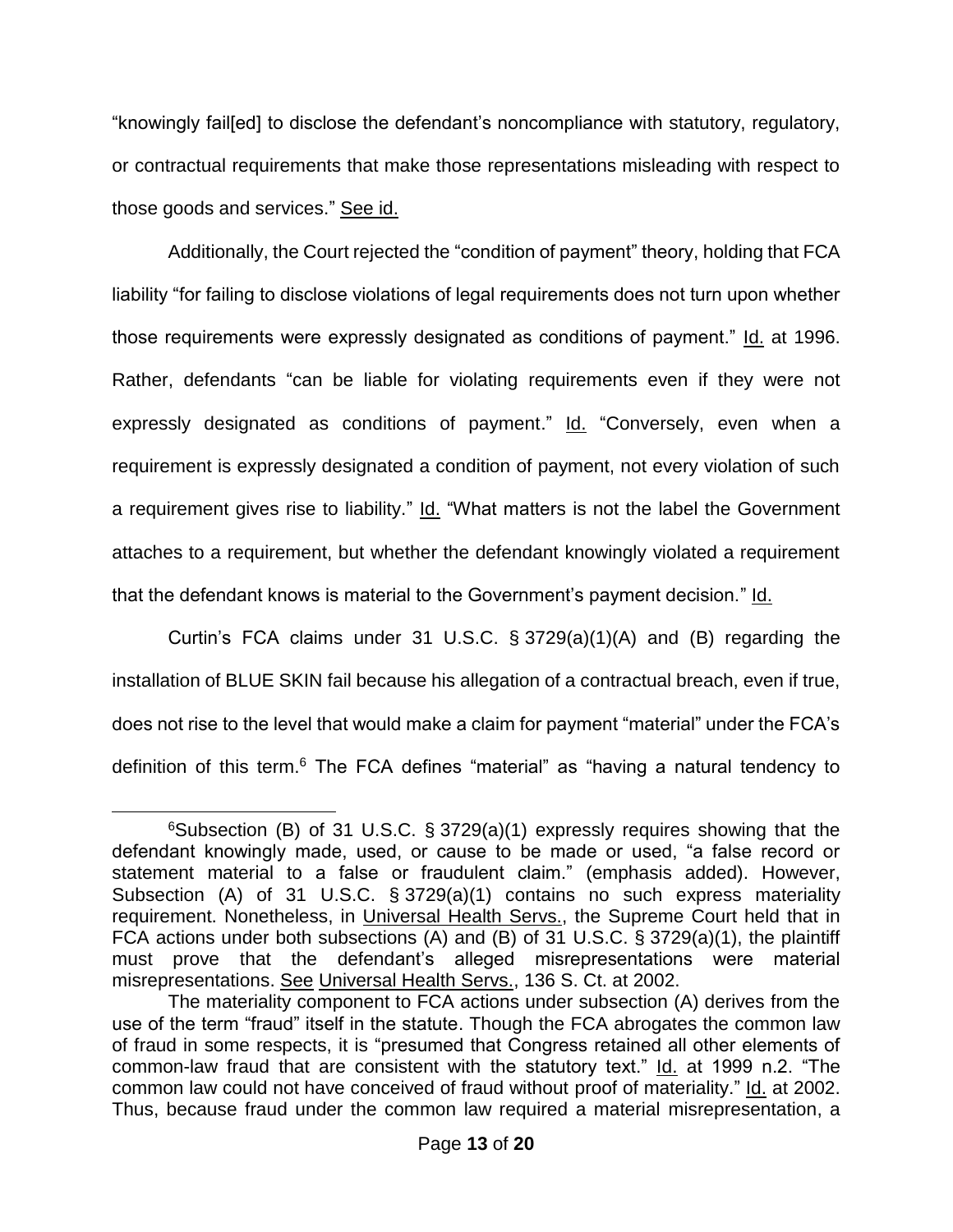influence, or be capable of influencing, the payment or receipt of money or property." 31 U.S.C. § 3729(b)(4). The FCA's materiality requirement is "rigorous" and "demanding." Id. at 2002-03 and n.6 at 2004. To establish materiality, it is not enough to show that "the Government would have the option to decline to pay if it knew of the defendant's noncompliance." Id. at 2003. Instead, "materiality looks to the effect on the likely or actual behavior of the recipient of the alleged misrepresentation." Id. at 2002 (internal marks omitted). "A misrepresentation cannot be deemed material merely because the Government designates compliance with a particular statutory, regulatory, or contractual requirement as a condition of payment." Id. at 2003. A contractual breach or a violation of a regulation or statute is not material "where noncompliance is minor or insubstantial." Id. The FCA is not "an all-purpose antifraud statute . . . or a vehicle for punishing gardenvariety breaches of contract or regulatory violations," and the materiality requirement helps ensure that FCA liability does not expand to include such lesser violations. Id. 2003.

Curtin's Amended Complaint fails to state a claim under the FCA under the standard for implied false certification claims that the Supreme Court set forth in Universal Health Servs., a standard lower than the standard applied under prior Fifth Circuit precedent. Curtin provides virtually no information about the nature of the project BMC was contracted to perform or the provisions of the contract itself. See Record Documents 1, 1-1, 1-2, 1-3, and 30. Thus, under prior Fifth Circuit precedent, as BMC argued in its

 $\overline{a}$ 

materiality requirement applies to claims under subsection (A) of 31 U.S.C. § 3729(a)(1) even though no such "materiality" language is expressly used in that subsection. See id. The Court declined to decide whether 31 U.S.C. § 3729(b)(4)'s definition of "material" or the common law's definition of this term controlled, finding that there is essentially no difference between the two. See id. ("under any understanding of the concept, materiality looks to the effect on the likely or actual behavior of the recipient of the alleged misrepresentation") (internal quotations omitted).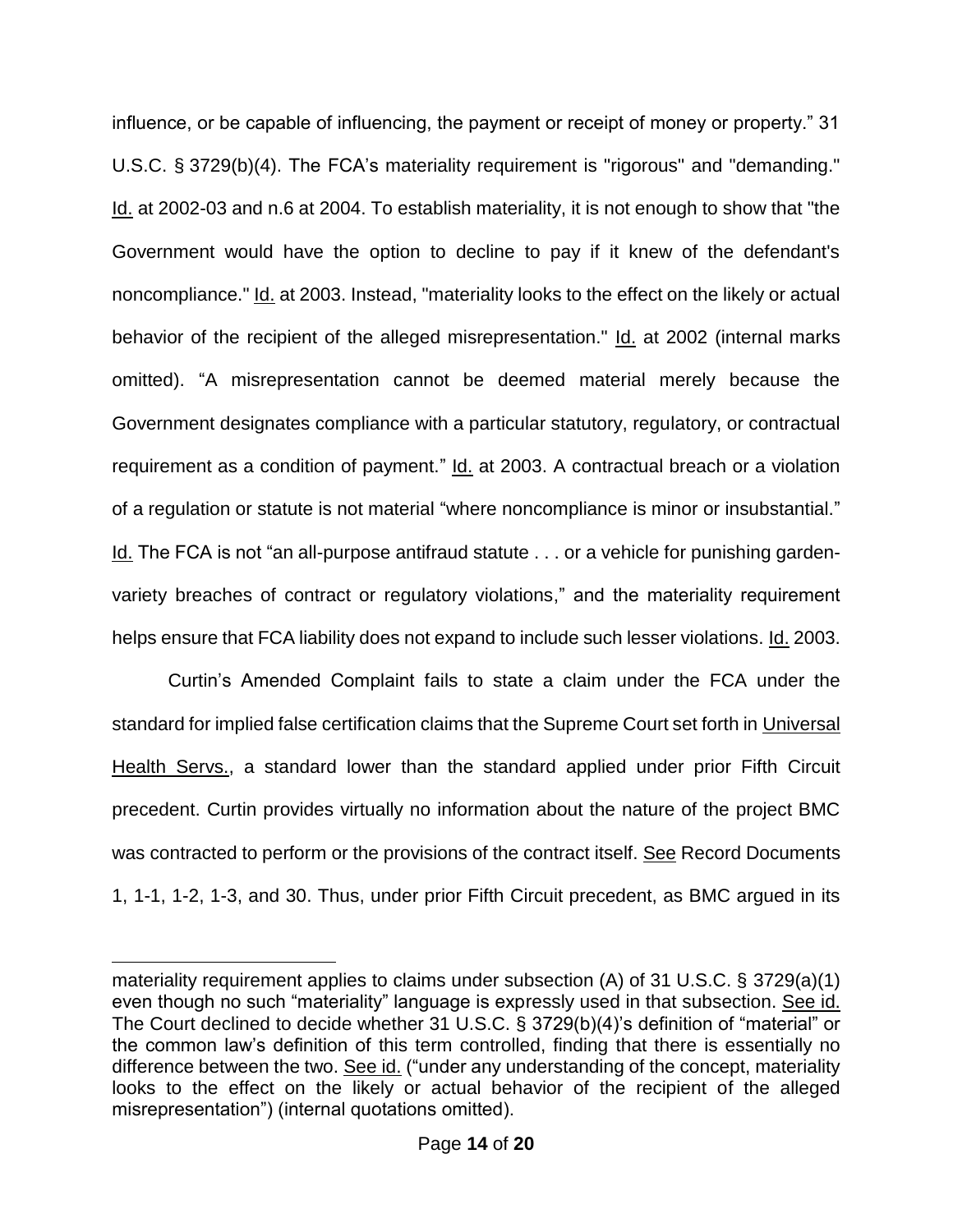Motion, Curtin would not have stated a FCA claim because he failed to allege that completion of the project with BLUE SKIN that was still under warranty was a condition of payment under the contract. See Record Documents 23, 23-1, and 31.

Failure to make such an allegation is no longer fatal to a FCA claim, because the Supreme Court rejected the "condition of payment" theory in Universal Health Servs. See 136 S. Ct. at 1996. However, Curtin nonetheless fails to state a claim under even this lower standard because his allegations, taken as true, do not amount to a material misrepresentation. Curtin's allegations provide little detail about the nature of the construction contract, but they indicate that the project involved the construction of a building, as it involved installation of BLUE SKIN below the roof of the building being constructed. See Record Documents 1, 1-3, and 30.

Obviously, construction of a building involves the use of many different materials. Roofing substrata panels like BLUE SKIN are only one of many types of material used to construct a roof, let alone an entire building. Curtin makes no allegation that BMC completely failed to install BLUE SKIN in the building at all or that the panels that were installed were faulty; instead, he only alleges that the BLUE SKIN panels that were installed were no longer under warranty. See Record Documents 1-3 and 30. The Court finds that the use of one type of material with an expired warranty in the construction of a building, at least under the facts of the instant action as alleged by Curtin, is not the type of breach that would render BMC's representations in its request to the federal government for payment on the contract "misleading half-truths." Universal Health Servs., 136 S. Ct. at 2001. If there were factual allegations in the Amended Compliant that these roofing substrata panels were of particular importance to the building being constructed,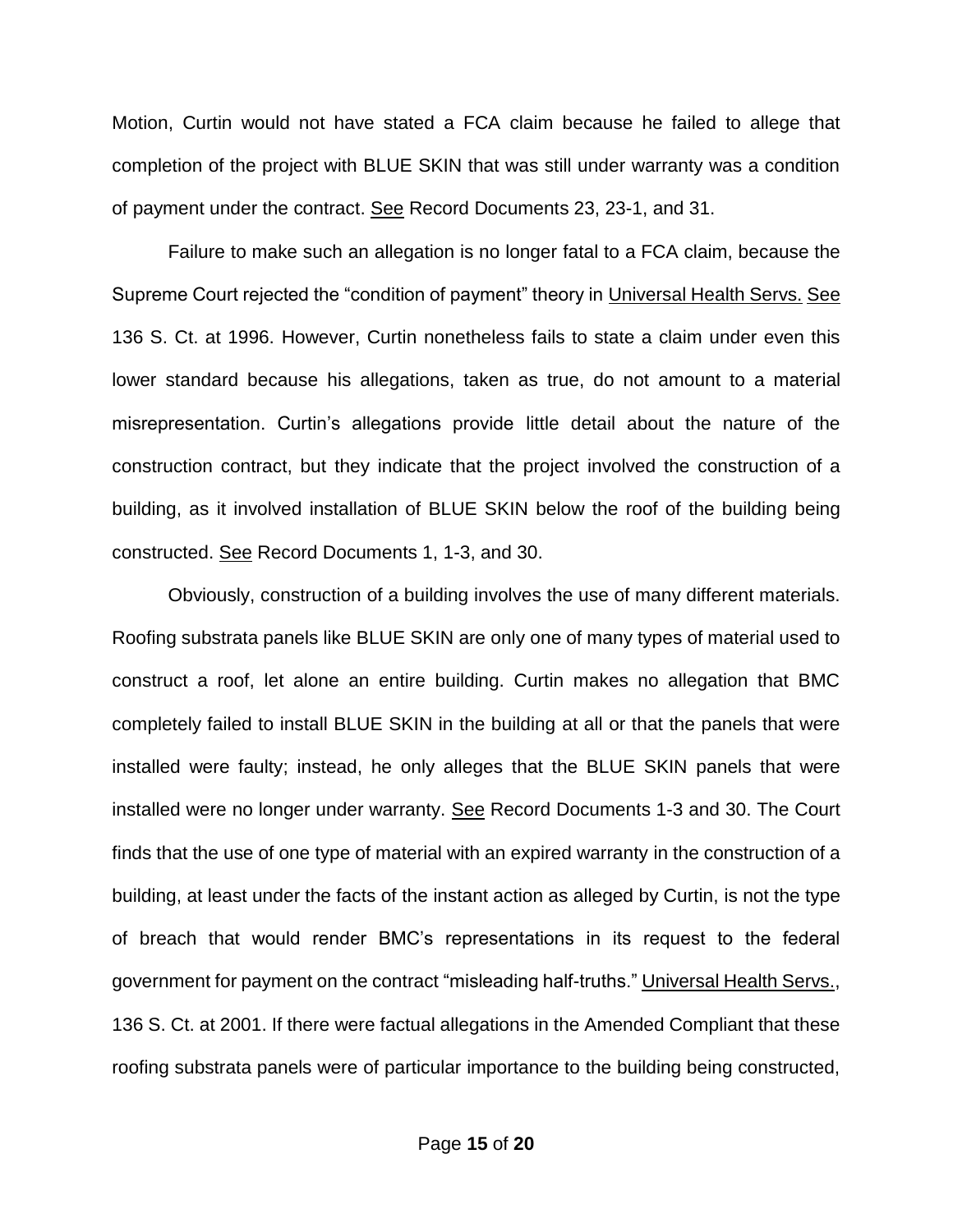for example, Curtin may have had a stronger argument that BMC's failure to disclose this alleged contractual breach in its claim for payment was material. Under these facts, however, this type of breach might have given the government "the option to decline to pay if it knew of the defendant's noncompliance," but this is not enough to establish materiality under Universal Health Servs. Id. at 2003; see also United States v. Sanford-Brown, Ltd., 840 F.3d 445, 447 (7th Cir. 2016).

Curtin's allegations constitute merely a "garden-variety breach of contract." Id. Taking it as true that such a breach occurred and that BMC sought payment on the contract after the breach occurred, under the implied false certification theory as set forth in Universal Heath Servs., a request for payment with this type of breach is insufficient to meet the false claim element of a FCA action. See id. at 2003. Thus, Curtin failed to state a FCA claim under 31 U.S.C. § 3729(a)(1)(A) or (B) related to the installation of BLUE SKIN that was no longer under warranty.

## **iii. Curtin's Remaining Allegations Fail to State a FCA Claim under 31 U.S.C. § 3729(a)(1)(A) and (B) Because They Meet Neither the Rule 8(a)(2) Standard Nor the Rule 9(b) Standard.**

As stated in the Factual and Procedural Background section, supra, Curtin's complaint and its attachments also make several other allegations of malfeasance by BMC and its employees in addition to the BLUE SKIN allegations. See Record Documents 1, 1-3, and 30. These allegations include allegations of several conflicts between Curtin and various subcontractors and Curtin's expression of concerns to Schaeffer regarding the removal of an experienced Project Superintendent from the construction project. See Record Document 30 at ¶¶ 11-13. However, these allegations are not well-developed, consisting of merely single sentences for each allegation. See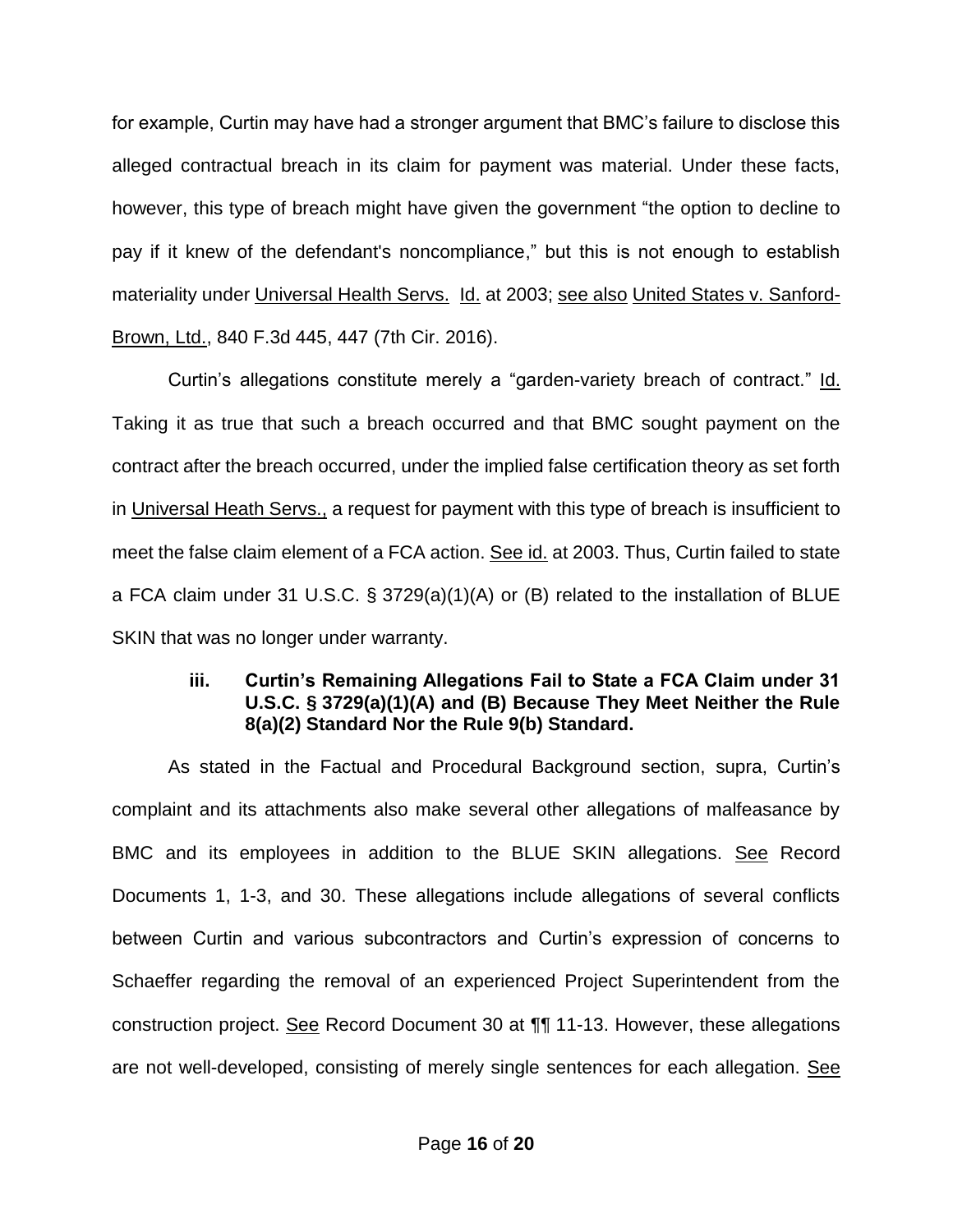Record Document 30 at ¶¶ 11-13. Because these allegations are cursory and undeveloped, they fail to meet both the general "plausibility" pleading standard under Rule 8(a)(2) and the heightened "particularity" pleading standard for fraud claims under Rule 9(b). As such, Curtin cannot base a claim for a violation of 31 U.S.C. § 3729(a)(1)(A) or (B) on these allegations.

## **B. Curtin Failed to State a Claim for a Violation of the FCA's Retaliation Provisions under 31 U.S.C. § 3730(h).**

BMC argues that Curtin also failed to state a FCA retaliation claim under 31 U.S.C. § 3730(h). See Record Documents 23, 23-1, and 31. To state a FCA retaliation claim, an employee must allege that: (1) he engaged in activity protected under Section 3730(h); (2) his employer knew he engaged in protected activity; and (3) he was discharged because of the protected activity. Patton, 418 Fed. Appx. at 371-72.

The Court finds that Curtin's allegations, taken as true, do not meet the second element necessary to state a FCA retaliation claim. A "protected activity" is "one motivated by a concern regarding fraud against the government." Riddle v. Dyncorp. Int'l, Inc., 666 F.3d 940, 941 (5th Cir. 2012). Whether an employer knew that the plaintiff engaged in protected activity depends upon whether the actions the plaintiff took before being terminated would convey to the defendant that the plaintiff "was attempting to expose illegality or fraud within the meaning of the FCA." Ligai, 611 Fed. Appx. at 220. When the plaintiff's communications to his superiors merely indicate a concern for the quality of work being performed rather than concern about fraud on the government or illegal activity, the second element of a FCA claim is not met. See id. at 221; see also Thomas v. ITT Educ. Servs., 517 Fed. Appx. 259, 263 (5th Cir. 2013) (unpublished).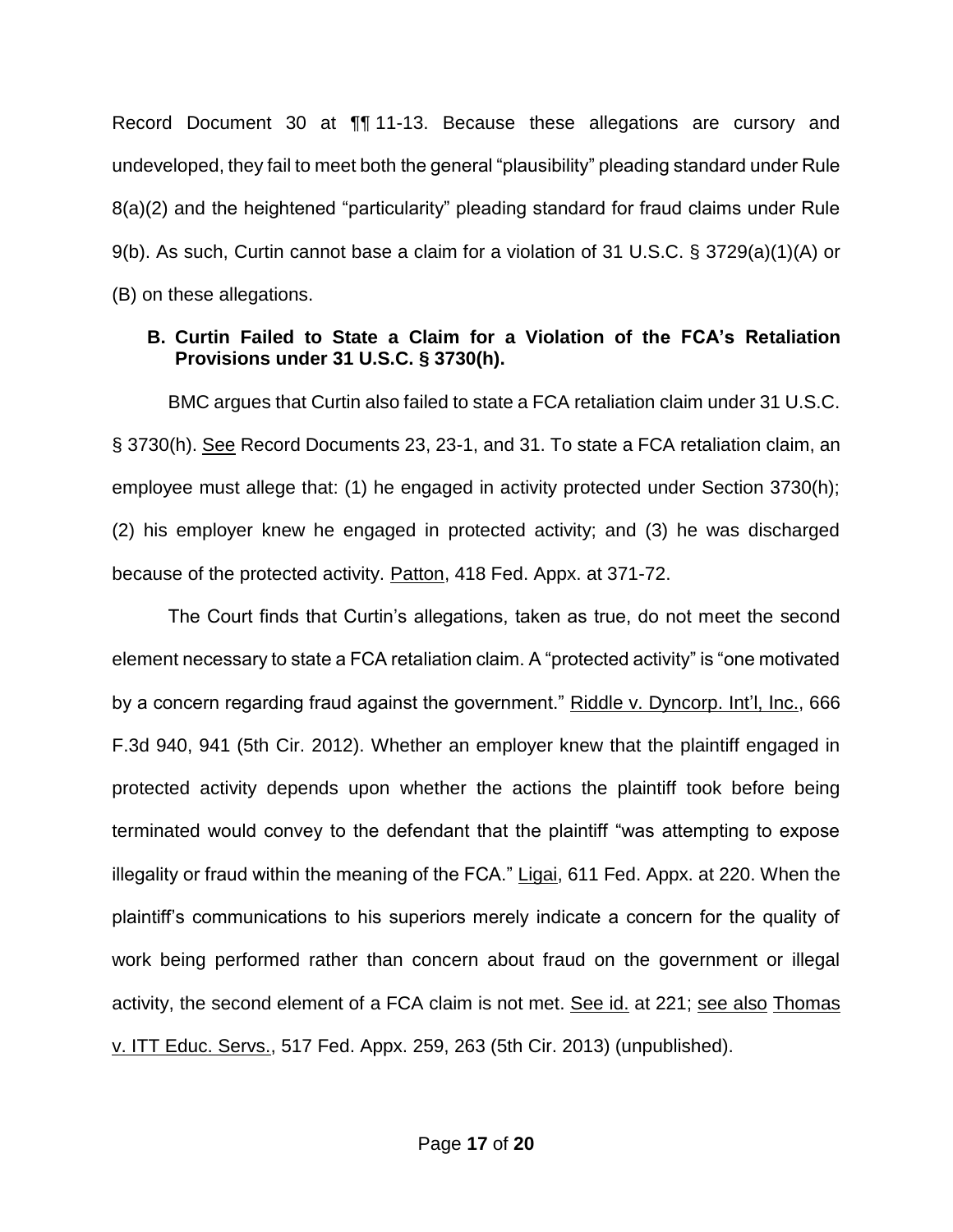With one exception, Curtin's communications to his superiors at BMC indicate a concern with the quality of the work being performed in constructing the building at Barksdale but not a concern about fraud or illegality. See Record Documents 1, 1-3, and 30. Throughout his Amended Complaint, Curtin uses terms and phrases like "discrepancies," "conflict with contract requirements," "interference," "non-compliance," and "contract disparity." Record Document 30 at ¶¶ 8, 10-13. Taking it as true that these complaints were made and that they expressed valid concerns, they nonetheless do not meet the second element of a FCA retaliation claim because they only convey a concern that the work performed was substandard and in breach of the contract. They do not convey a concern for fraud or illegal activity.

The one exception is Curtin's allegation that there was a discrepancy "concerning a monthly invoice for the dry wall contractor's percentage payment which appeared to be altered by David Garrett." Id. at ¶ 13. The Court assumes without deciding that an alteration of a document could constitute fraud and that informing an employer of such an alteration might be enough to meet the second element of a FCA retaliation claim under 31 U.S.C. § 3730(h). However, as stated in Section II, B, iii, supra, this allegation meets neither the general "plausibility" pleading standard under Rule 8(a)(2) nor the heightened "particularity" pleading standard for fraud claims under Rule 9(b). The "particularity" standard under Rule 9(b) requires a plaintiff to plead the "who, what, when, where, and how" of the alleged fraud. Steury I, 625 F.3d at 266. This single-sentence allegation of fraud does not identify, for example, the name of the subcontractor, the month in which the alleged fraud occurred, the difference between the forged amount and the correct amount to be paid to the subcontractor, or the grounds for inferring that the invoice had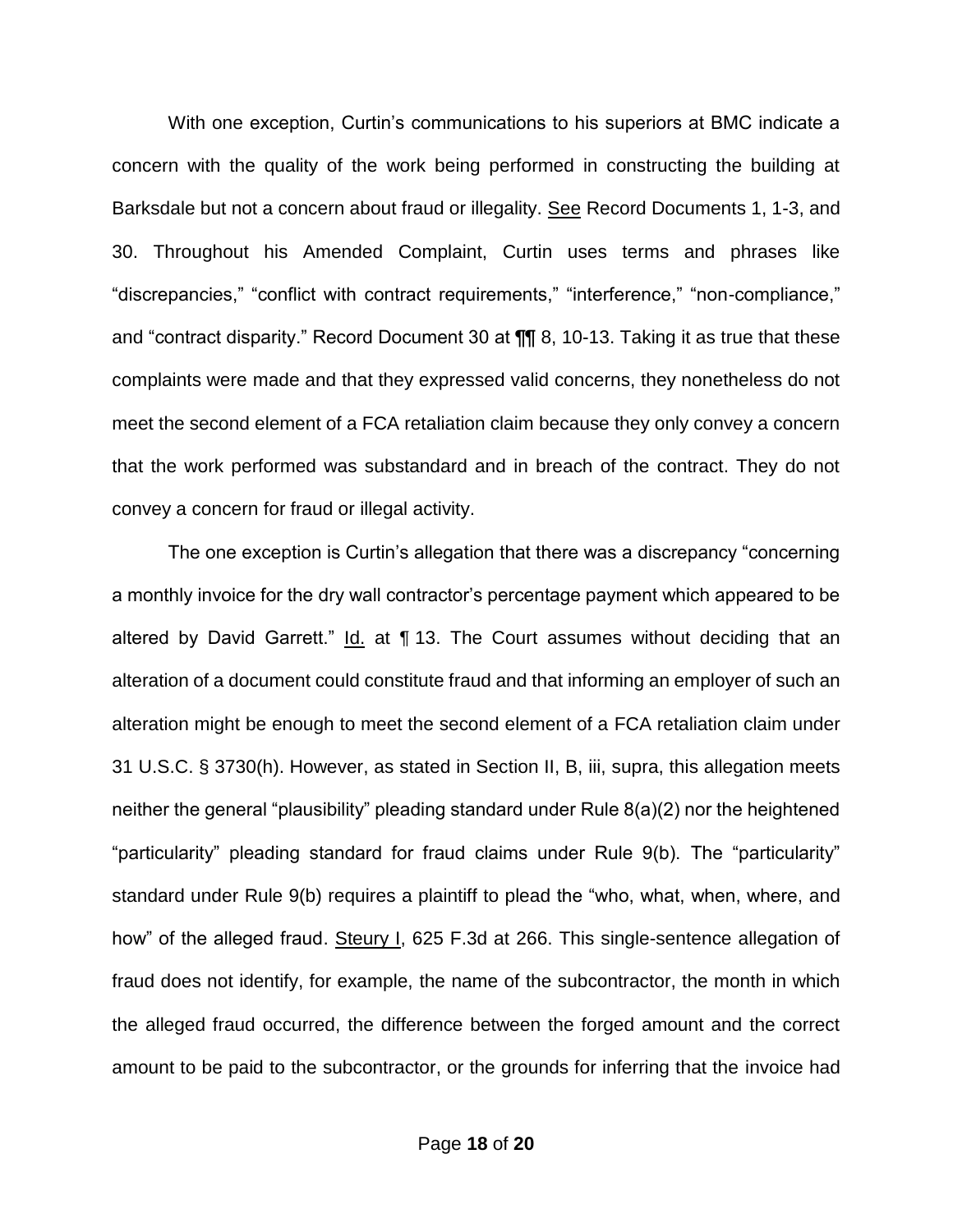been altered. See Record Document 30 at ¶ 13. Therefore, Curtin cannot base a FCA retaliation action under 31 U.S.C. § 3730(h) on this allegation even though informing BMC of this alleged fraud may have been enough to meet the second element of such an action.

## **C. BMC's Arguments Regarding Curtin's State Law Claims under La. R.S. § 23:967, et seq. Are Moot.**

After BMC filed the instant Motion to Dismiss in which BMC argued that Curtin has no valid claims under Louisiana whistleblower laws, Curtin conceded in his Memorandum in Opposition to BMC's Motion to Dismiss that he has no claims under Louisiana law. See Record Document 27. Curtin's Amended Complaint also dropped all claims under Louisiana law. See Record Document 30. As such, BMC's arguments regarding Curtin's Louisiana law claims are moot.

# **CONCLUSION**

 Curtin failed to plead facts that, taken as true, would meet the elements of a FCA claim under 31 U.S.C. § 3729(a)(1)(A) or (B) or a FCA retaliation claim under 31 U.S.C. § 3730(h). Several of Curtin's factual allegations also fail to meet both the general Rule 8(a)(2) "plausibility" pleading standard and the Rule 9(b) "particularity" pleading standard. Therefore, all of Curtin's FCA claims must be dismissed. Because Curtin filed an Amended Complaint in which he dropped his state law claims, BMC's argument for dismissal of these claims is moot. As such, BMC's Rule 12(b)(6) Motion to Dismiss is **GRANTED** with respect to all of Curtin's claims under the FCA and **DENIED AS MOOT** with respect to Curtin's Louisiana law claims. All of Curtin's FCA claims are hereby **DISMISSED WITH PREJUDICE**.